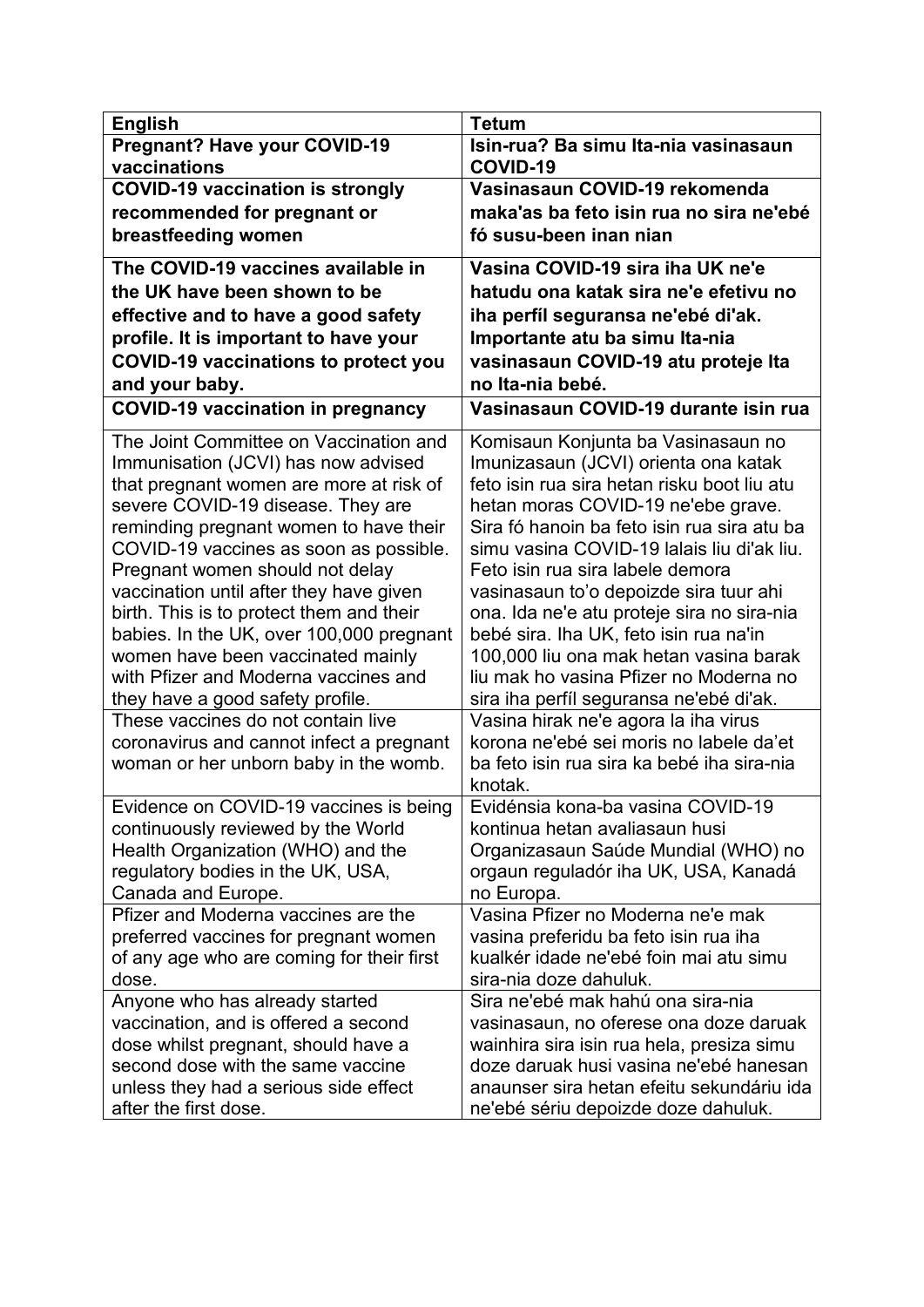| Find out more about pregnancy,                                                                                                                                                                                                                                                                                                                                                                                                                                                                     | Buka hatene liu kona-ba isin-rua, fó                                                                                                                                                                                                                                                                                                                                                                                                                                                                                            |
|----------------------------------------------------------------------------------------------------------------------------------------------------------------------------------------------------------------------------------------------------------------------------------------------------------------------------------------------------------------------------------------------------------------------------------------------------------------------------------------------------|---------------------------------------------------------------------------------------------------------------------------------------------------------------------------------------------------------------------------------------------------------------------------------------------------------------------------------------------------------------------------------------------------------------------------------------------------------------------------------------------------------------------------------|
| breastfeeding, fertility and COVID-19                                                                                                                                                                                                                                                                                                                                                                                                                                                              | susu-been inan, fertilidade no                                                                                                                                                                                                                                                                                                                                                                                                                                                                                                  |
| vaccination on the website                                                                                                                                                                                                                                                                                                                                                                                                                                                                         | vasinasaun COVID-19 iha sitiu internet                                                                                                                                                                                                                                                                                                                                                                                                                                                                                          |
| www.nidirect.gov.uk/covid-vaccine                                                                                                                                                                                                                                                                                                                                                                                                                                                                  | www.nidirect.gov.uk/covid-vaccine                                                                                                                                                                                                                                                                                                                                                                                                                                                                                               |
| Why do I need the vaccine if I'm                                                                                                                                                                                                                                                                                                                                                                                                                                                                   | Tansá mak ha'u presiza vasina se ha'u                                                                                                                                                                                                                                                                                                                                                                                                                                                                                           |
| pregnant?                                                                                                                                                                                                                                                                                                                                                                                                                                                                                          | isin rua?                                                                                                                                                                                                                                                                                                                                                                                                                                                                                                                       |
| If you have COVID-19 disease in later<br>pregnancy, both you and your unborn<br>baby are at increased risk of serious<br>disease needing hospital treatment, and<br>intensive care support. UK data has<br>shown that almost every pregnant<br>woman with COVID-19 disease who<br>needed hospital treatment or intensive<br>care had not been vaccinated. The<br>overall risk from COVID-19 disease for<br>you and your new baby is low but has<br>increased since the first waves of<br>COVID-19. | Se Ita hetan moras COVID-19 iha faze<br>ikus iha Ita-nia isin rua nian, Ita ho Ita-nia<br>bebé hetan risku boot liu tan ba moras<br>sériu ne'ebé presiza tratamentu ospitál<br>no apoiu kuidadu intensivu. Dadus husi<br>UK hatudu katak kuaze feto isin rua hotu<br>ne'ebé hetan moras COVID-19 ne'ebé<br>presiza baixa ospitál ka kuidadu<br>intensivu seidauk simu vasina. Risku<br>enjeral husi moras COVID-19 ba Ita no<br>ba Ita-nia bebé foin moris ne'e ki'ik maibé<br>aumenta ona dezde faze dahuluk husi<br>COVID-19. |
| COVID-19 vaccines in pregnancy give<br>you high levels of protection against<br>disease. There is reassuring information<br>on the safety of COVID-19 vaccines<br>given to pregnant women in the UK, as<br>well as other countries.                                                                                                                                                                                                                                                                | Vasina COVID-19 durante Ita isin rua sei<br>fó nivel protesaun ne'ebé aas hasoru<br>moras ne'e. Iha informasaun ne'ebé<br>kredivel kona-ba seguransa vasina<br>COVID-19 ne'ebé fó ba feto isin rua sira<br>iha UK, hanesan mós iha nasaun seluk.                                                                                                                                                                                                                                                                                |
| It is important that you are protected with<br>all your vaccine doses to keep you and<br>your baby safe. Don't wait until after you                                                                                                                                                                                                                                                                                                                                                                | Importante atu Ita hetan protesaun ho<br>Ita-nia doze vasina hotu atu proteje Ita<br>no Ita-nia bebé. Labele hein to'o wainhira                                                                                                                                                                                                                                                                                                                                                                                                 |
| have given birth.                                                                                                                                                                                                                                                                                                                                                                                                                                                                                  | Ita hahoris ona.                                                                                                                                                                                                                                                                                                                                                                                                                                                                                                                |
| Pregnant women with underlying clinical<br>conditions are at higher risk of suffering<br>serious complications from COVID-19.                                                                                                                                                                                                                                                                                                                                                                      | Feto isin rua ne'ebé iha kondisaun moras<br>króniku hetan risku aas liu atu hetan<br>komplikasaun sériu husi COVID-19.                                                                                                                                                                                                                                                                                                                                                                                                          |
| <b>Risk factors for pregnant women</b>                                                                                                                                                                                                                                                                                                                                                                                                                                                             | Fatór risku sira ba feto isin rua sira                                                                                                                                                                                                                                                                                                                                                                                                                                                                                          |
| If you have underlying medical conditions<br>such as:                                                                                                                                                                                                                                                                                                                                                                                                                                              | Se Ita iha kondisaun moras króniku<br>hanesan:                                                                                                                                                                                                                                                                                                                                                                                                                                                                                  |
| immune problems                                                                                                                                                                                                                                                                                                                                                                                                                                                                                    | problema ho imunidade                                                                                                                                                                                                                                                                                                                                                                                                                                                                                                           |
| diabetes<br>$\bullet$                                                                                                                                                                                                                                                                                                                                                                                                                                                                              | diabetiku<br>$\bullet$                                                                                                                                                                                                                                                                                                                                                                                                                                                                                                          |
| high blood pressure<br>$\bullet$                                                                                                                                                                                                                                                                                                                                                                                                                                                                   | presaun raan aas<br>٠                                                                                                                                                                                                                                                                                                                                                                                                                                                                                                           |
| heart disease<br>$\bullet$                                                                                                                                                                                                                                                                                                                                                                                                                                                                         | moras fuan<br>$\bullet$                                                                                                                                                                                                                                                                                                                                                                                                                                                                                                         |
| asthma                                                                                                                                                                                                                                                                                                                                                                                                                                                                                             | azma<br>$\bullet$                                                                                                                                                                                                                                                                                                                                                                                                                                                                                                               |
| Or if you are:                                                                                                                                                                                                                                                                                                                                                                                                                                                                                     | Ka se lae Ita:                                                                                                                                                                                                                                                                                                                                                                                                                                                                                                                  |
| overweight                                                                                                                                                                                                                                                                                                                                                                                                                                                                                         | bokur liu<br>$\bullet$                                                                                                                                                                                                                                                                                                                                                                                                                                                                                                          |
| over the age of 35<br>$\bullet$                                                                                                                                                                                                                                                                                                                                                                                                                                                                    | liu idade 35<br>$\bullet$                                                                                                                                                                                                                                                                                                                                                                                                                                                                                                       |
| in your third trimester of<br>$\bullet$<br>pregnancy (over 28 weeks)                                                                                                                                                                                                                                                                                                                                                                                                                               | iha Ita-nia trimester datoluk ba Ita-<br>nia isin rua (liu semana 28)                                                                                                                                                                                                                                                                                                                                                                                                                                                           |
| of black or asian minority ethnic<br>$\bullet$                                                                                                                                                                                                                                                                                                                                                                                                                                                     | husi grupu negro ka aziátiku, no<br>$\bullet$                                                                                                                                                                                                                                                                                                                                                                                                                                                                                   |
| background                                                                                                                                                                                                                                                                                                                                                                                                                                                                                         | étniku minoritáriu                                                                                                                                                                                                                                                                                                                                                                                                                                                                                                              |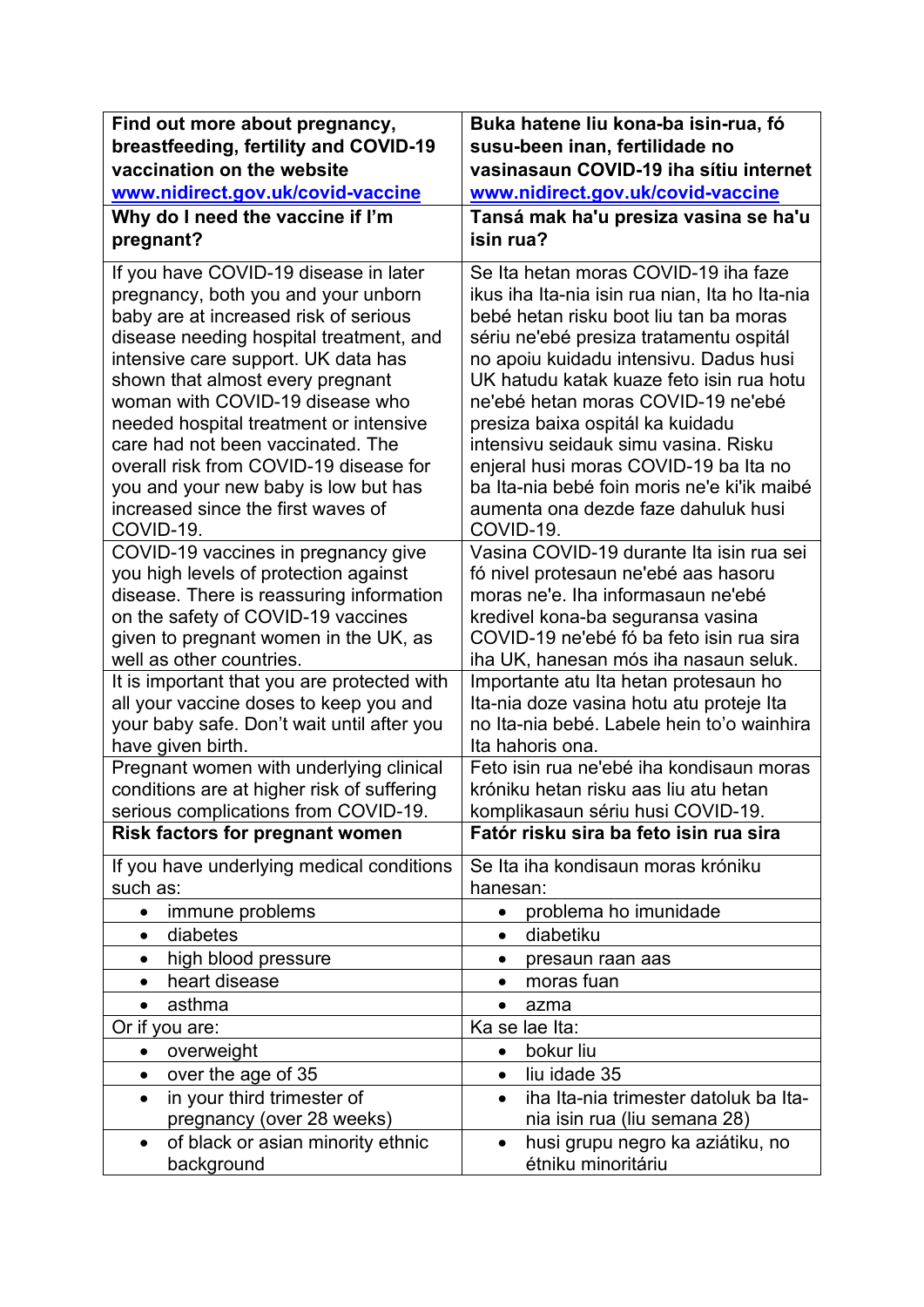| unvaccinated or partially<br>$\bullet$<br>vaccinated                                                                                                                                                                                                                                                                                                                                           | seidauk vasina ka vasina la<br>kompletu                                                                                                                                                                                                                                                                                                                                                                                      |
|------------------------------------------------------------------------------------------------------------------------------------------------------------------------------------------------------------------------------------------------------------------------------------------------------------------------------------------------------------------------------------------------|------------------------------------------------------------------------------------------------------------------------------------------------------------------------------------------------------------------------------------------------------------------------------------------------------------------------------------------------------------------------------------------------------------------------------|
| You are at more risk from COVID-19<br>than women of the same age who are<br>not pregnant.                                                                                                                                                                                                                                                                                                      | Ita sei hetan risku boot liu husi<br>COVID-19 duké feto sira ne'ebé ho<br>idade hanesan ne'ebé la'os isin rua.                                                                                                                                                                                                                                                                                                               |
| What does this mean for me?                                                                                                                                                                                                                                                                                                                                                                    | Ida ne'e signifika saida ba ha'u?                                                                                                                                                                                                                                                                                                                                                                                            |
| <b>Getting pregnant</b>                                                                                                                                                                                                                                                                                                                                                                        | Hetan isin-rua                                                                                                                                                                                                                                                                                                                                                                                                               |
| There is no need to avoid getting<br>pregnant after COVID-19 vaccination.<br>There is no evidence that COVID-19<br>vaccines have any effect on fertility or<br>your chances of becoming pregnant.                                                                                                                                                                                              | La presiza tenke evita atu hetan isin rua<br>depoizde vasinasaun COVID-19. Laiha<br>evidénsia katak vasina COVID-19 fó<br>impaktu ba fertilidade ka Ita-nia<br>oportunidade atu hetan isin rua.                                                                                                                                                                                                                              |
| If you are pregnant                                                                                                                                                                                                                                                                                                                                                                            | Se Ita isin rua hela                                                                                                                                                                                                                                                                                                                                                                                                         |
| COVID-19 vaccines offer pregnant<br>women the best protection against<br>COVID-19 disease which can be serious<br>in later pregnancy for some women.                                                                                                                                                                                                                                           | Vasina COVID-19 fó protesaun di'ak liu<br>ba feto isin rua sira hasoru moras<br>COVID-19 ne'ebé mak bele sai sériu ba<br>feto balun iha sira nia faze ikus isin rua<br>nian.                                                                                                                                                                                                                                                 |
| The first dose of COVID-19 vaccine will<br>give you good protection. You need to<br>get each of your doses on time to get the<br>best possible protection. You should<br>have your second dose 8 to 12 weeks<br>after your first dose. You do not need to<br>delay this second dose. If you have<br>delayed your vaccination for any reason,<br>have your vaccinations as soon as<br>possible. | Vasina doze dahuluk COVID-19 ne'e sei<br>fó protesaun ne'ebe di'ak. Ita presiza<br>simu Ita-nia doze vasina sira ne'e tuir<br>tempu atu hetan protesaun di'ak liu<br>ne'ebé posivel. Ita presiza simu Ita-nia<br>doze daruak iha semana 8 to'o 12<br>depoizde doze dahuluk. Ita la presiza<br>demora Ita-nia doze daruak. Se Ita<br>demora ona Ita-nia vasinasaun tanba ho<br>razaun ruma, ba simu kedas kuandu bele<br>ona. |
| If you have already had a first dose of<br>COVID-19 vaccine without suffering any<br>serious side effects, you can have your<br>second dose with the same vaccine<br>when this is offered.                                                                                                                                                                                                     | Se Ita simu ona vasina COVID-19 doze<br>dahuluk sein hetan efeitu sekundáriu<br>sériu ruma, Ita bele simu Ita-nia doze<br>daruak ho vasina ne'ebé hanesan<br>wainhira sira oferese ba Ita.                                                                                                                                                                                                                                   |
| If your first dose was the AstraZeneca<br>vaccine you should also consider the<br>information in this leaflet<br>www.publichealth.hscni.net/publications/<br>covid-19-astrazeneca-vaccine-and-<br>extremely-rare-blood-clots-and-<br>translations                                                                                                                                              | Se Ita-nia doze dahuluk mak vasina<br>AstraZeneca Ita presiza mós konsidera<br>informasaun iha folleta ida ne'e<br>www.publichealth.hscni.net/publications/<br>covid-19-astrazeneca-vaccine-and-<br>extremely-rare-blood-clots-and-<br>translations                                                                                                                                                                          |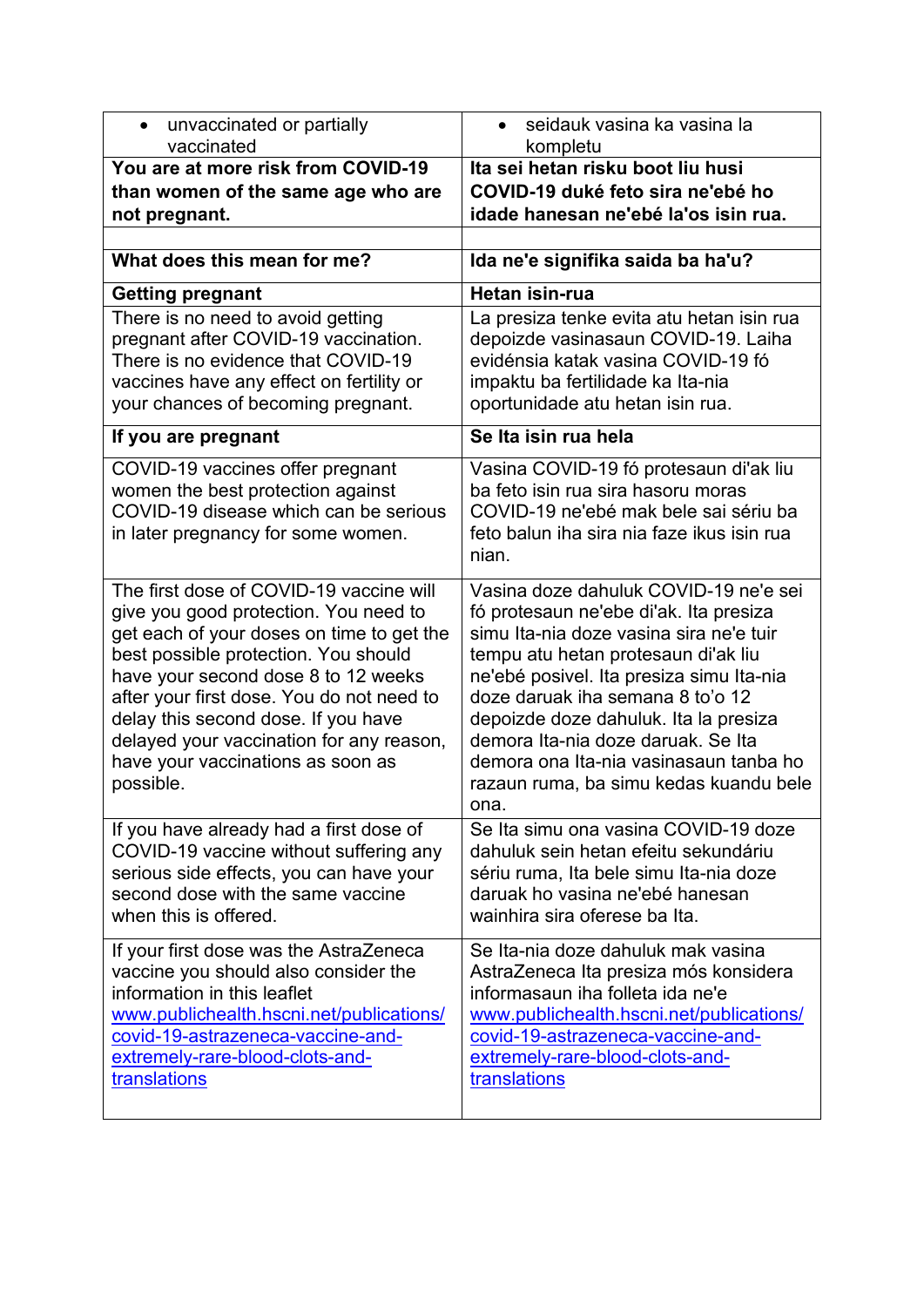| <b>Booster vaccines</b>                                                                                                                                                                                                                                                                                                                                                                           | Vasina booster                                                                                                                                                                                                                                                                                                                                                                                                          |
|---------------------------------------------------------------------------------------------------------------------------------------------------------------------------------------------------------------------------------------------------------------------------------------------------------------------------------------------------------------------------------------------------|-------------------------------------------------------------------------------------------------------------------------------------------------------------------------------------------------------------------------------------------------------------------------------------------------------------------------------------------------------------------------------------------------------------------------|
| Pregnant women are eligible for a<br>booster 12 weeks after their second<br>dose. The booster dose that is offered<br>may be a Pfizer or Moderna vaccine.                                                                                                                                                                                                                                         | Feto isin rua sira elijivel ba vasina<br>booster iha semana 12 depoizde sira-nia<br>doze daruak. Doze booster ne'ebé ema<br>oferese ne'e bele vasina Pfizer ka<br>Moderna.                                                                                                                                                                                                                                              |
| <b>Breastfeeding</b>                                                                                                                                                                                                                                                                                                                                                                              | Fó susubeen inan nian                                                                                                                                                                                                                                                                                                                                                                                                   |
| The benefits of breastfeeding are well<br>known. The JCVI has recommended that<br>the vaccines can be received whilst<br>breastfeeding. This is in line with<br>recommendations from the USA and the<br>World Health Organization. Talk to your<br>doctor or midwife if you have any<br>concerns.                                                                                                 | Vantajen fó susubeen inan ne'e bem-<br>koñesidu. JCVI rekomenda ona katak<br>ema bele simu vasina wainhira sei fó<br>hela susubeen inan nian. Ida ne'e atu<br>halo tuir rekomendasaun sira husi USA<br>no Organizasaun Saúde Mundial. Ko'alia<br>ho Ita-nia doutór ka parteira se Ita iha<br>preokupasaun ruma.                                                                                                         |
| Side effects                                                                                                                                                                                                                                                                                                                                                                                      | Efeitu sekundariu sira:                                                                                                                                                                                                                                                                                                                                                                                                 |
| Like all medicines, vaccines can cause<br>common side effects. It may be helpful to<br>make sure you know what to expect after<br>you have the vaccine, especially if you<br>have had your baby or have other<br>children to look after.                                                                                                                                                          | Hanesan mos ai-moruk selu-seluk,<br>vasina bele kauza efeitu sekundariu<br>baibain. Karik di'ak ba Ita atu asegura<br>katak Ita hatene saida mak Ita sei hetan<br>wainhira Ita hetan ona vasin, liu-liu se Ita<br>hahoris ona Ita-nia bebé ka iha labarik<br>sira ne'ebé Ita tenke tau matan.                                                                                                                           |
| Please read the leaflet 'What to expect                                                                                                                                                                                                                                                                                                                                                           | Favór lee folleta 'Saida mak atu espera                                                                                                                                                                                                                                                                                                                                                                                 |
| after your COVID vaccination'<br>www.publichealth.hscni.net/publications/<br>covid-19-vaccination-what-expect-and-<br>translations                                                                                                                                                                                                                                                                | depoizde Ita hetan ona vasina COVID'<br>www.publichealth.hscni.net/publications/<br>covid-19-vaccination-what-expect-and-<br>translations                                                                                                                                                                                                                                                                               |
| <b>Further information</b>                                                                                                                                                                                                                                                                                                                                                                        | Informasaun kle'an liu tan                                                                                                                                                                                                                                                                                                                                                                                              |
| The Royal College of Obstetricians and<br>Gynaecologists (RCOG) and Royal<br>College of Midwives (RCM) have a<br>decision guide and other information you<br>may find helpful on COVID-19 vaccines<br>and pregnancy (rcog.org.uk -<br>www.rcm.org.uk/guidance-for-pregnant-<br>women).<br>If you would like to discuss COVID-19<br>vaccination, please contact your midwife,<br>doctor, or nurse. | Royal College ba Obstetra no<br>Jinekolojista (RCOG) no Royal College<br>ba Parteira sira (RCM) fornese<br>matadalan desizaun no informasaun<br>seluk ne'ebe karik importante ba Ita<br>kona-ba vasina COVID-19 no isin rua<br>(rcog.org.uk - www.rcm.org.uk/guidance-<br>for-pregnant-women).<br>Se Ita hakarak atu ko'alia kona-ba<br>vasinasaun COVID-19, favór kontaktu<br>Ita-nia parteira, doutór, ka enfermeiru. |
| Don't put off vaccination until after you<br>give birth, make time to get the best<br>protection against COVID-19 disease for<br>you and your baby.                                                                                                                                                                                                                                               | Labele demora vasinasaun até Ita partu<br>ona, buka tempu atu hetan protesaun<br>ne'ebé di'ak liu hasoru moras COVID-19<br>ba Ita no ba Ita-nia bebé.                                                                                                                                                                                                                                                                   |